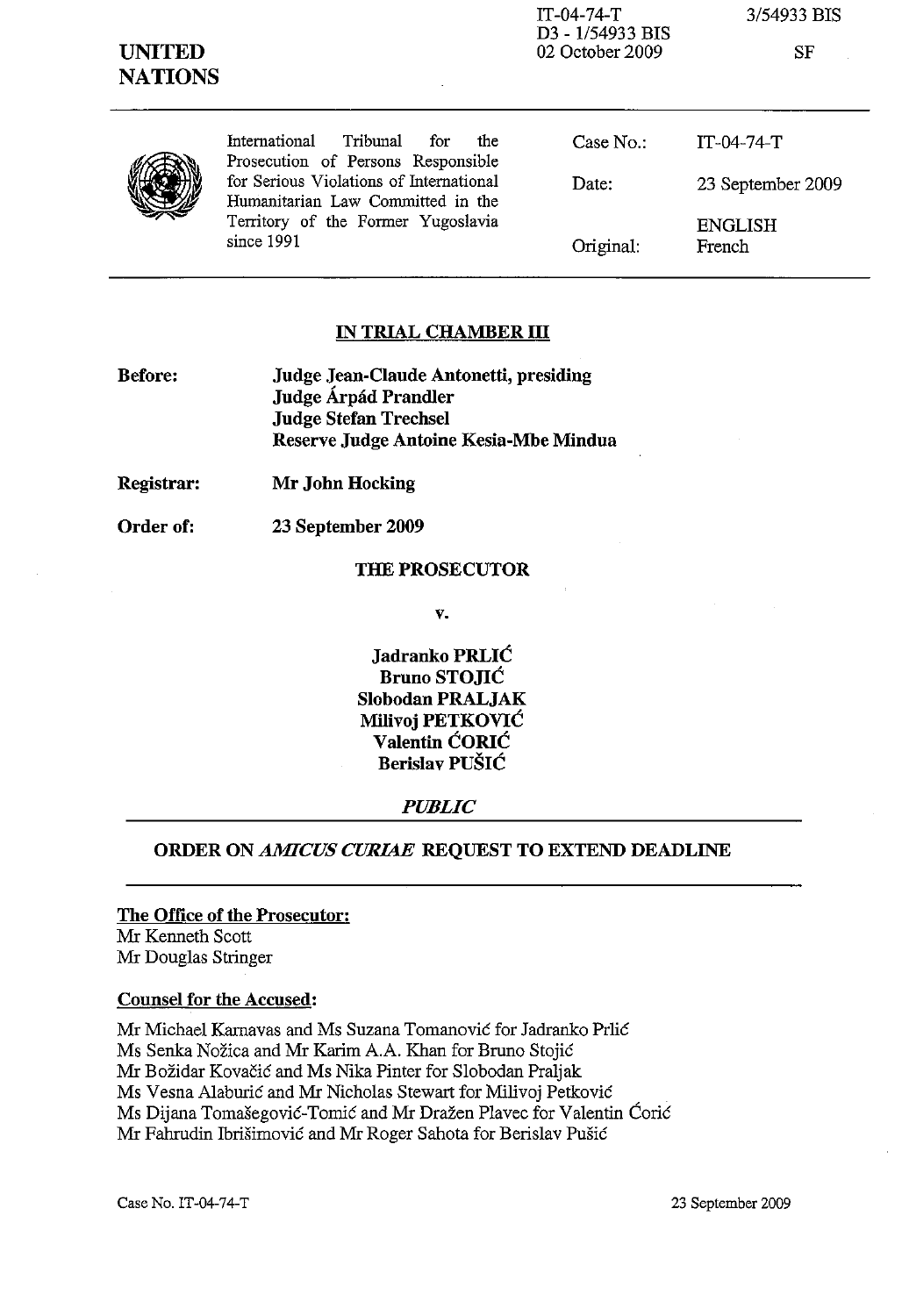**TRIAL CHAMBER ill** ("Chamber") of the International Tribunal for the Prosecution of Persons Responsible for Serious Violations of International Humanitarian Law Committed in the Territory of the Former Yugoslavia since 1991 ("Tribunal"),

**SEIZED** of the *"Amicus Curiae* Request for an Order to Extend the Deadline to Submit the Report Requested by the Second Order Appointing an *Amicus Curiae* of 23 August 2009", filed publicly on 18 September 2009 by the *amicus curiae* Mr Giuseppe Battista ("Request"),

**NOTING** the "Order Appointing an *Amicus Curiae",* issued confidentially by the Chamber on 3 July 2009 ("Order of 3 July 2009"),

**NOTING** the "Order Amending the Appointment of an *Amicus Curiae",* issued publicly by the Chamber on 15 July 2009 ("Order of 15 July 2009"),

**NOTING** the "Second Order Appointing an *Amicus Curiae",* issued publicly by the Chamber on 25 August 2009 ("Order of 25 August 2009"),

**NOTING** the appointment by the Registrar of the Tribunal ("Registrar") of Mr Giuseppe Battista as *amicus curiae* on 28 August 2009,

**CONSIDERING** that, in the Order of 25 August 2009, the Chamber directed the Registrar to appoint an *amicus curiae* capable of investigating the facts described in the Order of 3 July 2009 and requested that the *amicus curiae* who was to be appointed respond to the questions asked by the Chamber in its Orders of 3 and 15 July 2009,<sup>1</sup>

**CONSIDERING** that, therefore, the Chamber requested that the *amicus curiae* who was to be appointed submit a report to the Chamber within one month of the date of publication of the Order of 25 August 2009,<sup>2</sup>

**CONSIDERING** that in the Request, Mr Giuseppe Battista requests that a further extension of 12 days be granted and, therefore, that he be permitted to file his report on 6 October 2009, $3$ 

 $<sup>1</sup>$  Order of 25 August 2009, pp. 5 and 6.</sup>

 $2^2$  Order of 25 August 2009, p. 6.